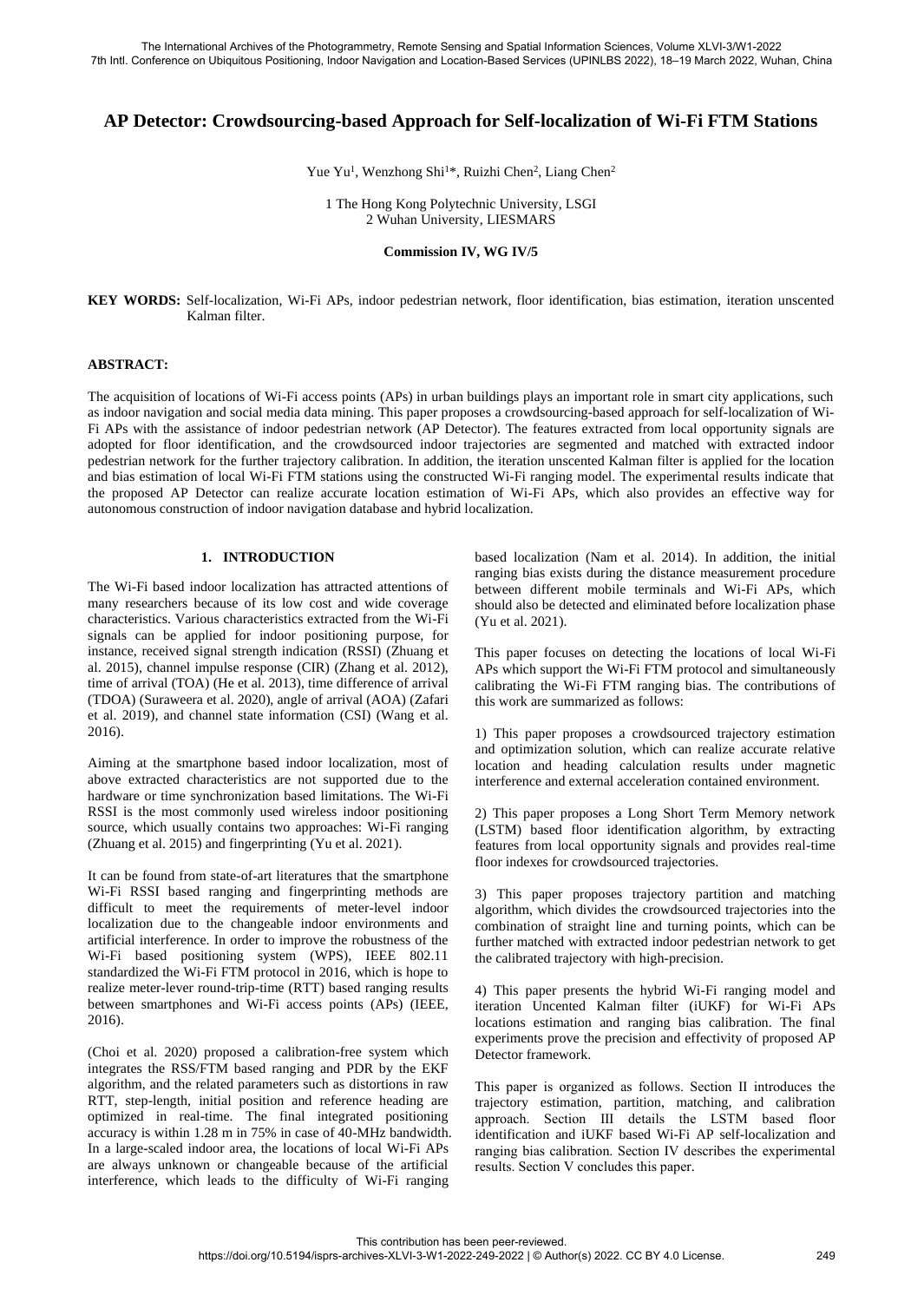#### **2. CROWDSOURCED TRAJECTORIES PRE-PROCESS**

In this part, a comprehensive crowdsourced trajectories preprocessing framework which contains trajectory modelling, partition, matching, and calibration is proposed to provide highprecision reference trajectory.

### **2.1 Trajectory Modelling and Segmentation**

In this case, the state vector of trajectory estimation is modeled as follow:

$$
\boldsymbol{X}_{k} = [p_{x}^{k}, p_{y}^{k}, p_{z}^{k}, \theta_{k}, b_{k}]^{T} \tag{1}
$$

where  $p_x^k$ ,  $p_y^k$ ,  $p_z^k$  represent the estimated 3D location of the pedestrian at the timestamp  $k$ ,  $\theta$ <sub>k</sub> indicates the updated heading information,  $b_k$  indicates the heading bias. The state update equation is described as:

$$
f(\boldsymbol{X}_{t}) = \begin{cases} p_{x}^{k-1} + \cos \theta_{k} \cdot \boldsymbol{L}_{k} \\ p_{y}^{k-1} + \sin \theta_{k} \cdot \boldsymbol{L}_{k} \\ p_{z}^{k-1} + \Delta h_{k} \\ \theta_{t-1} + \Delta \boldsymbol{T} \cdot \boldsymbol{b}_{k} \\ \exp(-\Delta \boldsymbol{T} / \boldsymbol{T}_{c}) \cdot \boldsymbol{b}_{k-1} \end{cases}
$$
(2)

where the heading bias  $b_k$  is regarded as a first-order Markov process,  $\Delta T$  indicates the time interval between the adjacent steps,  $T_c$  is the correlation time,  $L_k$  indicates the real-time step-

length, which is calculated by:  
\n
$$
L_k = \delta_1 \cdot [0.7 + \delta_2 (H - 1.75) + \delta_3 \cdot \frac{(\beta_k - 1.79)H}{1.75}]
$$
\n(3)

In which the  $\delta_1$ ,  $\delta_2$ ,  $\delta_3$  indicate the scale related parameters,  $\beta_k$  indicates the step frequency and *H* represents the pedestrian's height. The altitude information is provided by the integrated barometer sensor:

$$
\Delta h_k = 44330 \cdot (1.0 - (\frac{100p_t}{p_0})^{\frac{1.0}{5.255}})
$$
 (4)

where  $\Delta h_k$  represents the calculated altitude change information,  $p_t$  and  $p_0$  indicate the measured pressure at timestamp  $t$  and the basic pressure reference. In addition, the relative heading change information provided by the magnetometer during quasi-static magnetic field (QSMF) periods is adopted as the observation equation:

$$
\tilde{\psi}_k - \hat{\psi}_0 = \delta \psi_k + n_{\psi} \tag{5}
$$

where  $\hat{\psi}_0$  and  $\tilde{\psi}_t$  indicate the extracted magnetic heading at the first timestamp of the detected QSMF period and the magnetic heading at other QSMF epochs,  $n_{\psi}$  is the measured noise.

After the estimation of raw trajectory, the collected crowdsourced trajectories are segmented and divided into the combination of straight line and turning points. In this case, the modulus of gyroscope output is extracted:

$$
Norm_{\text{gyro}}(t) = \sqrt{{g_x}^2 + {g_y}^2 + {g_z}^2}
$$
 (6)

where  $g_x$ ,  $g_y$ , and  $g_z$  indicate the collected angular velocity of each axis. The turning point is detected based on the peak detection of modulus of gyroscope output, similar to the step detection procedure (Yu et al. 2019).

After detecting the turning points, the raw trajectory can be described as the combination of several segmentations:

$$
Tra_{\text{segmented}} = \begin{pmatrix} x_1^1, y_1^1, \cdots, x_1^{w_1}, y_1^{w_1} & D_1 & \theta_1 \\ x_2^1, y_2^1, \cdots, x_2^{w_2}, y_2^{w_2} & D_2 & \theta_2 \\ \cdots & \cdots & \cdots & \cdots \\ x_n^1, y_n^1, \cdots, x_n^{w_n}, y_n^{w_n} & D_n & \theta_n \end{pmatrix}
$$
(7)

where  $x_n^1$  and  $y_n^1$  indicate the location coordinates contained in each trajectory segment,  $D_n$  represents the total distance of each trajectory segment, and  $\theta_n$  indicates the estimated the fitted angle of each trajectory segment.

### **2.2 Trajectory Matching and Calibration**

In our work, the indoor pedestrian network extracted from indoor map is applied as the prior knowledge of scenario, which also contains the combination of straight line and turning points:

$$
Tra_{\text{refer}} = \begin{pmatrix} x_1^1, y_1^1, x_1^2, y_1^2 & D_1 & \theta_1 \\ x_2^1, y_2^1, x_2^2, y_2^2 & D_2 & \theta_2 \\ \cdots & \cdots & \cdots \\ x_n^1, y_n^1, x_n^2, y_n^2 & D_n & \theta_n \end{pmatrix}
$$
 (8)

where  $x_n^1$  and  $y_n^1$  indicate the intersection coordinates contained in each trajectory segment, *D<sup>n</sup>* represents the total distance of each trajectory segment, and  $\theta_n$  indicates the estimated the fitted angle of each trajectory segment.

Since the raw calculated trajectory contains only relative locations, thus the distance and fitted angle of each trajectory segment are selected for trajectory matching with the extracted indoor pedestrian network:

**Table 1.** Procedure of Crowdsourced Trajectory Matching

1) Extracting the adjacent points from the indoor pedestrian network and constructed the prior knowledge of scenario;

2) For  $i=1:M<sup>st</sup>$  (Number of crowdsourced trajectories):

For  $j=1:N^{st}$  (Turning points): Compare the similarity between crowdsourced trajectory segmentation and reference segmentation:

$$
\|D_n - D_n^{refer}\| \le Th_{01}
$$
  

$$
\|\theta_n - \theta_n^{refer}\| \le Th_{02}
$$
 (9)

If: the Th01 and Th02 satisfy the set threshold, then search the next adjacent reference segmentation and record the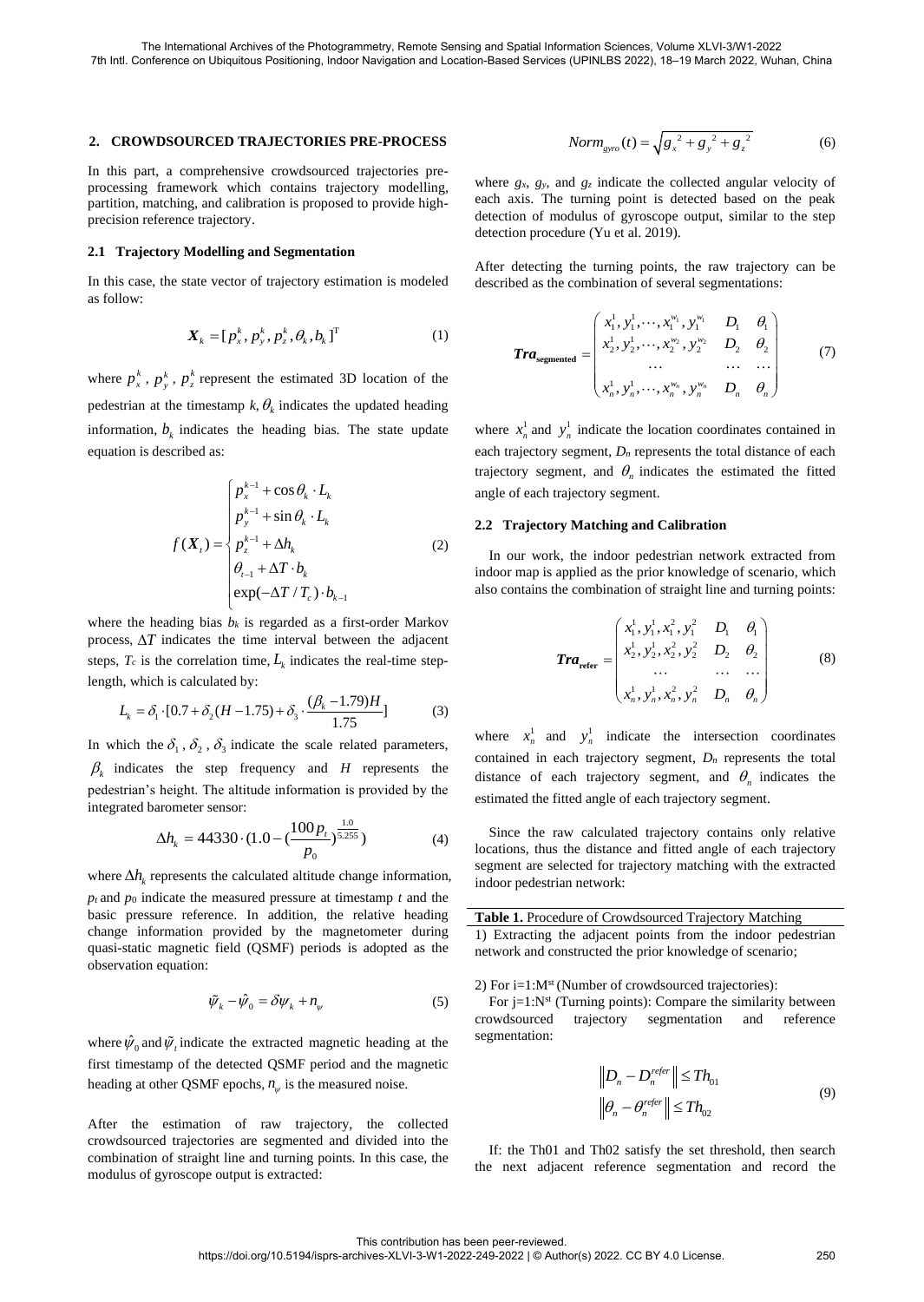reference turning point, total distance and fitted angle of each trajectory segment.

end

end

3) While: one reference Trajectory is successfully detected:

For  $j=1:N^{st}$  (Turning points): Calibrate each segmentation of the raw trajectory according to the reference turning points, by rotating and scaling based on the comparison of the raw vector and the reference vector

$$
\overrightarrow{AC_i} = \overrightarrow{AB_i} \cdot \mathbf{P}_r \cdot \mathbf{C}_s
$$
  
=  $\overrightarrow{AB_i} \begin{bmatrix} \cos(\phi) & -\sin(\phi) \\ \sin(\phi) & \cos(\phi) \end{bmatrix} \begin{bmatrix} \gamma_x & 0 \\ 0 & \gamma_y \end{bmatrix}$  (10)

where  $AB_i$  indicates the 2D location coordinates extracted from raw trajectory and  $AC<sub>i</sub>$  is the pre-calibrated 2D location coordinates.  $\phi$  represents the rotation angle,  $\gamma_x$  and  $\gamma_y$ , indicate the scale parameters of *x* and *y* axis.

## **3. WI-FI FTM STATIONS SELF-LOCALIZATION AND RANGING BIAS CALIBRATION**

In order to provide an accurate performance of Wi-Fi FTM stations detection, the floor identification is required, and a comprehensive ranging and localization model is also needed for the final self-localization and bias calibration.

# **3.1 LSTM Based Floor Identification**

To provide an autonomous floor identification function without any assist of additional facilities, the LSTM network is applied for floor identification using the features extracted from local opportunity signals, which can effectively decrease the effects of environmental interference in complex indoor areas. The extracted input features of the LSTM network are described as follows:

1) Number of effective Wi-Fi APs scanned from local environments: According to propagation characteristics of RSSI, the rate of change of signal attenuation gradually becomes less pronounced as the distance increases. Thus, in this part, the acquired RSSI values that larger than the set threshold would be regarded as the effective Wi-Fi APs:

$$
V_{RSSI}(j) \ge \zeta_1 \tag{11}
$$

where the  $V_{RSSI}(j)$  indicates the received RSSI value of  $j^{st}$  Wi-Fi AP, and  $\zeta_1$  is corresponding threshold.

2) The most representative Wi-Fi APs: In this part, to describe the wireless characteristics of the specific indoor floor in detail, the RSSI vector acquired from the most representative Wi-Fi APs are modelled as the part of input value of LSTM network:

$$
\left\{ V_{\text{RSS}}^1 \quad V_{\text{RSS}}^2 \quad \cdots \quad V_{\text{RSS}}^k \right\} \ge \zeta_2 \tag{12}
$$

# where  $\zeta_2$  is corresponding threshold.

3) Average RSSI index of representative Wi-Fi APs: In this part, the average RSSI value of selected Wi-Fi APs is calculated as one of the input value of LSTM network:

$$
V_{\text{RSS}}^{\text{Ave}} = \sum_{i=1}^{k} V_{\text{RSSI}}^i \tag{13}
$$

where  $V_{\text{RSS}}^{\text{Ave}}$  indicates the calculated average RSSI index.

4) RSSI differences of representative Wi-Fi APs: In this part, the differences RSSI vector of selected Wi-Fi APs is also applied as input values of LSTM network:

$$
V_{\rm{assr}}^{\rm{Diff}} = \left| V_{\rm{assr}}^k - V_{\rm{assr}}^{k-1} \right| \tag{14}
$$

where  $V_{\text{RSSI}}^{Diff}$  indicates the RSSI difference index.

The output value of LSTM network is the floor index, the overall description of LSTM network is shown as:



### **3.2 System Model and Observation of AP Detector**

In the proposed iUKF based AP detector, the state value contains two parts. The first part is the location of required Wi-Fi APs which need to be detected:

$$
\delta \dot{\boldsymbol{X}}_s = \boldsymbol{F}_s \delta \boldsymbol{X}_s + \boldsymbol{G}_s \boldsymbol{\varepsilon}_s \tag{15}
$$

where  $\delta X_s$  is consist of the 2D locations of Wi-Fi APs which need to be detected,  $\varepsilon_s = [\varepsilon_1 \cdots \varepsilon_{15}]$  indicates the error sources that comply the Gaussian distribution.  $G<sub>s</sub>$  indicates the noise driven matrix.

The second part is the Wi-Fi FTM bias based error model. In our work, the bias of Wi-Fi FTM is applied to compensate the differences between different kinds of smartphones and Wi-Fi APs, which is modeled as the random walk process:

$$
\dot{b}_{\text{RTT}} = \varepsilon_{b_{\text{RTT}}} \tag{16}
$$

where  $\varepsilon_{b_{\text{RTT}}}$  is the white noise. The RTT bias based error model is described as:

$$
\delta \dot{X}_w = F_w \delta X_w + G_w \varepsilon_w \tag{17}
$$

where 
$$
\delta X_w = b_{\text{RTT}}
$$
,  $F_w = 0$ ,  $G_w = 1$  ,and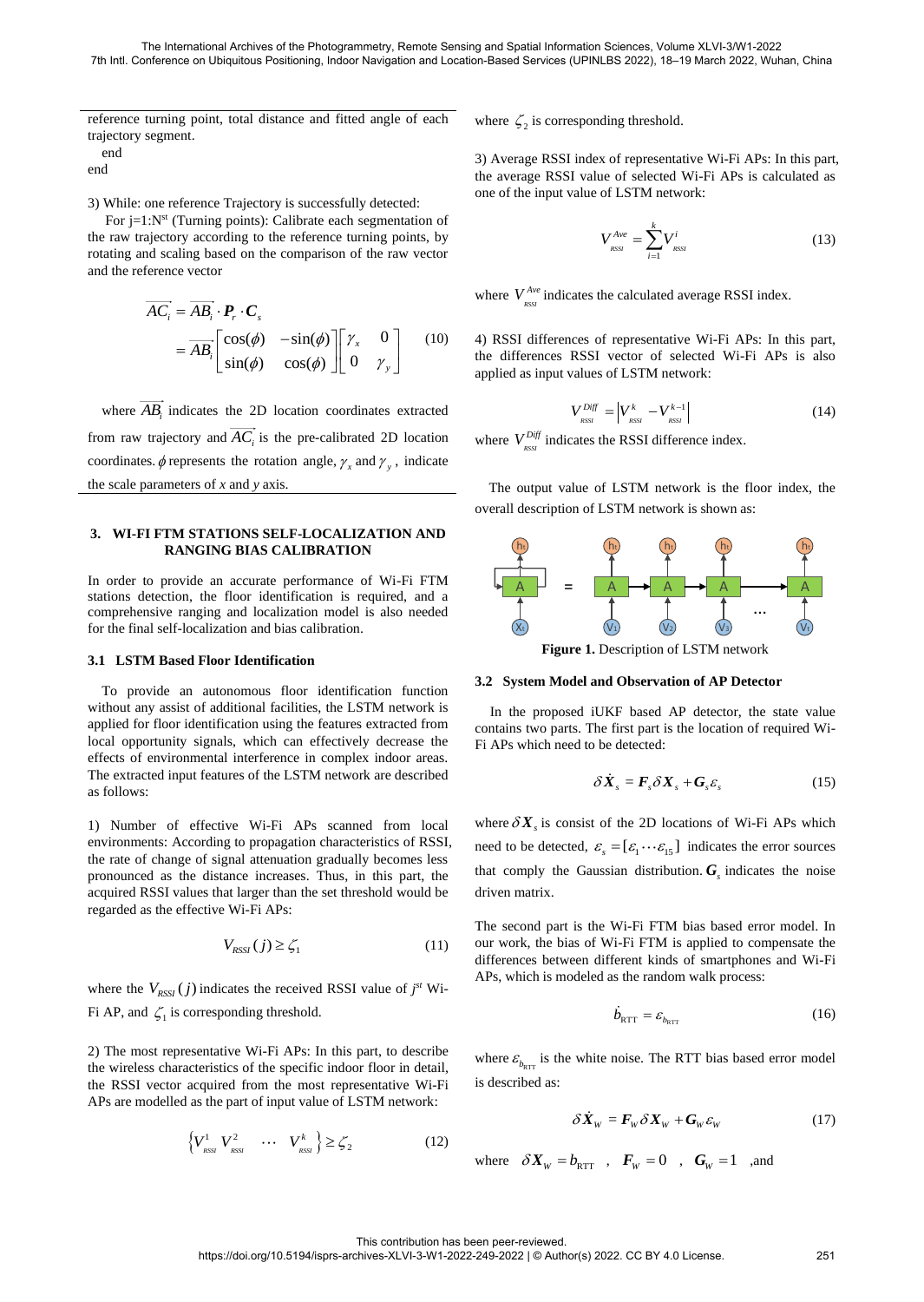$\mathcal{E}_{\mathit{W}} = \mathcal{E}_{\mathit{b}_{\mathrm{RTT}}}$  .

As discussed in (Yu et al. 2020), the measured bias of Wi-Fi FTM depends on the types of smartphones and Wi-Fi APs. In addition, the measured RTT based distance is affected by both initial bias and environmental factors such as multipath propagation, NLOS, and random error. Thus, the raw ranging result can be modelled as follow:

$$
L_{\text{raw}} = L_{\text{RTT}} + d_{bias} + d_E + d_{\text{random}}
$$
 (18)

where  $L_{\text{raw}}$  indicates the smartphone reported distance;  $L_{\text{RTT}}$ represents; *d*bias is the bias of Wi-Fi FTM which will be addressed in our paper;  $d_{\text{E}}$  is the environment related error; *d*random represents the measured random error which is subjected to the Gaussian distribution.

The augmented form of Wi-Fi ranging bias calibration and self-localization state model is presented as:

$$
\begin{bmatrix} \delta \dot{X}_s \\ \delta \dot{X}_w \end{bmatrix} = \begin{bmatrix} F_s & 0 \\ 0 & F_w \end{bmatrix} \begin{bmatrix} \delta X_s \\ \delta X_w \end{bmatrix} + \begin{bmatrix} G_s & 0 \\ 0 & G_w \end{bmatrix} \begin{bmatrix} \varepsilon_s \\ \varepsilon_w \end{bmatrix}
$$
 (19)

The observed model is described as:

$$
\delta z_d = \begin{bmatrix} \delta z_{1, range} \\ \delta z_{2, range} \\ \vdots \\ \delta z_{m, range} \end{bmatrix} = \begin{bmatrix} d_{MEMS,1} - d_{FTM,1} \\ d_{MEMS,2} - d_{FTM,2} \\ \vdots \\ d_{MEMS,m} - d_{FTM,m} \end{bmatrix}
$$
(20)

where  $\delta z_{m, range}$  indicates the ranging difference between Wi-Fi

FTM and MEMS sensors based ranging estimation; The Wi-Fi FTM ranging model is defined in (18), and the MEMS sensors based ranging  $d_{MEMS,m}$  is described as follow:

$$
d_{MEMS,m} = \sqrt{(E_{_{MEMS}}^k - P_m^E)^2 + (N_{_{MEMS}}^k - P_m^N)^2}
$$
 (21)

 $where(E<sup>k</sup> <sub>MEMS</sub>, N<sup>k</sup> <sub>MEMS</sub>)$  indicates the MEMS sensors based localization result,  $(P_m^E, P_m^N)$  represents the location of the  $m^{st}$ Wi-Fi AP.

After completing each round of iUKF iteration, the calculated Kalman gain is extracted to evaluate the degree of convergence, if the value of Kalman gain reaches the convergence status, the whole procedure of iUKF will stop.

# **4. EXPERIMENTAL RESULTS**

In this section, a series of experiments are designed to verify the robustness of the proposed AP detector framework. One typical office environment is selected as the experimental site. 4 Google Wi-Fi are deployed among different locations of one floor, which is shown in Figure 2. Google Pixel 3 and Google Pixel 4 are applied as the crowdsourced terminals to provide daily-life trajectories. The sampling rates of built-in sensors and Wi-Fi FTM are 50 Hz and 5 Hz.



**Figure 2.** Walking Route and Deployment of Wi-Fi APs

#### **4.1 Performance Evaluation of Trajectory Matching**

In the procedure of crowdsourced trajectory modelling, the absolute location of the pedestrian is unknown because of the reference points are missing. In this case, a number of 45 initial daily-life trajectories are collected and only 25 trajectories are eligible, which contain at least three turning points and can be successfully matched with indoor pedestrian network. The raw collected crowdsourced trajectories are shown as:



**Figure 3.** Description of Raw Crowdsourced Trajectories

In this work, trajectory matching algorithm is proposed for provide absolute reference of crowdsourced trajectories according to the fitted heading and length of trajectory segmentations. After the reference turning points are matched, the raw trajectories are calibrated and the corresponding floor plan can be constructed as:



**Figure 4.** Matched and Calibrated Crowdsourced Trajectories

In addition, the accuracy of calibrated trajectories are compared with ground-truth indoor network, and the evaluated precision of calibrated trajectories is calculated as: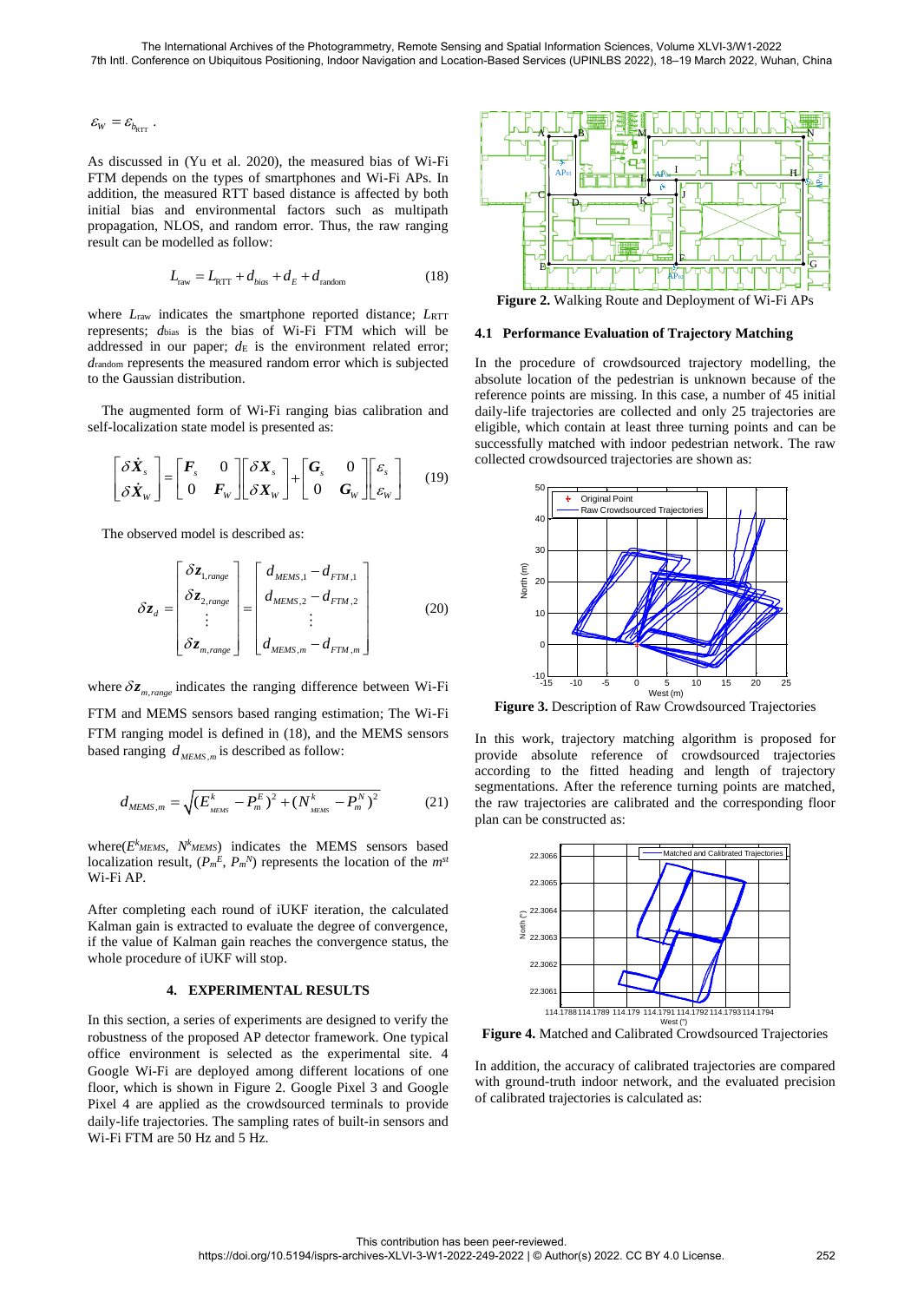

**Figure 5.** Accuracy of Calibrated Trajectories

It can be found from Figure 5 that the calibrated trajectories prove high-precision, and the overall trajectory error is within 0.47 m in 75%, which can further be applied for selflocalization and bias estimation of local APs.

### **4.2 Performance Evaluation of Wi-Fi AP Self-localization and Calibration**

After the calibration of crowdsourced trajectories, the selflocalization and calibration solution is proposed for detecting the accurate locations of local APs which support the Wi-Fi FTM protocol. In this case, the crowdsourced points are selected according to the estimated accuracy of crowdsourced trajectories. The detection error of four Wi-Fi APs is described in Figure 6, and the estimated bias of Wi-Fi FTM is shown in Figure 7:



It can be found from Figure 6 and Figure 7 that the accuracy of Wi-Fi AP detection reaches 1.12 m in 75%, and the estimated Wi-Fi ranging bias also reaches a state of convergence.

# **4.3 Performance Evaluation of Floor Identification and Multi-source Fusion Based Localization**

In this work, the LSTM based floor detection algorithm is proposed to provide floor index for crowdsourced trajectories before trajectory matching procedure. To cover the required indoor areas, 30 different trajectories collected from 4 different floors are applied for training phase, and 20 trajectories are applied as the test dataset, and the overall detection accuracy of different floors are described as:



It can be found from Figure 8 that the proposed LSTM based floor detection algorithm proves high precision, which reaches an average accuracy of more than 98% according to the test dataset on different floors.

Finally, the detected locations and bias of Wi-Fi FTM stations are used for real-time indoor localization, in this case, the tester started from the point A, passed by the points C, J, F, G, H, I, F, E, and returned to the point A. To evaluate the positioning error using different approach, the absolute location is provided for the sensors based localization approach, the overall trajectory comparison between sensors approach by trajectory modelling, and the UKF based multi-source fusion model (Yu et al. 2019) is shown in Figure 9:



**Figure 10.** Accuracy of Floor Identification